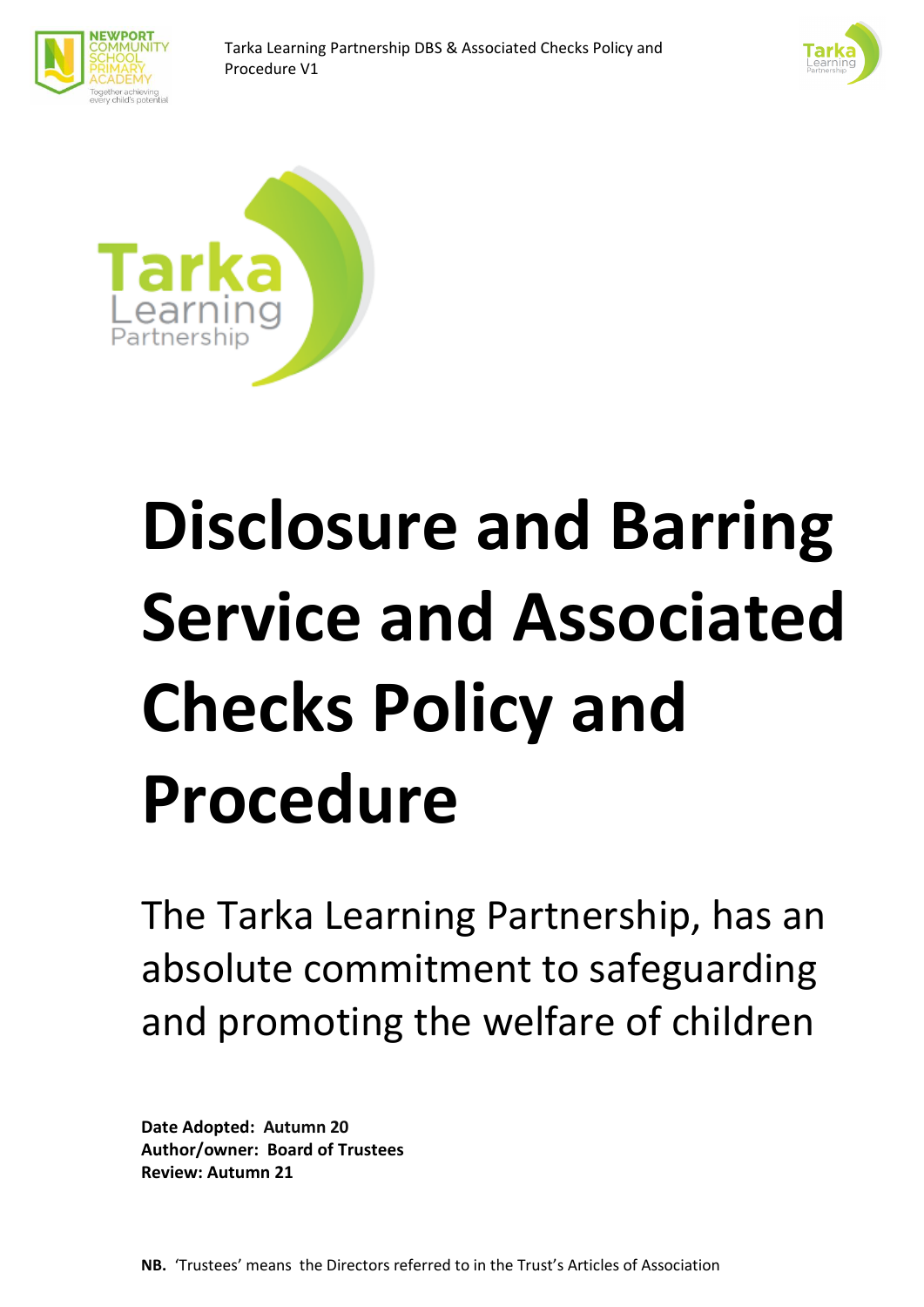# <span id="page-1-0"></span>**History of most recent policy changes**

| <b>Version</b> | <b>Date</b>      | Page | <b>Change</b>                                                                                                        | Origin of Change e.g. TU<br>request, Change in legislation                                                            |
|----------------|------------------|------|----------------------------------------------------------------------------------------------------------------------|-----------------------------------------------------------------------------------------------------------------------|
| V1.0           | November<br>2020 |      | New policy introduced for<br>the Tarka Learning<br>Partnership Central Trust<br>Team and Schools within<br>the Trust | Requirement for central policy to<br>explain the approach to DBS<br>checks and other associated<br>recruitment checks |
|                |                  |      |                                                                                                                      |                                                                                                                       |
|                |                  |      |                                                                                                                      |                                                                                                                       |
|                |                  |      |                                                                                                                      |                                                                                                                       |
|                |                  |      |                                                                                                                      |                                                                                                                       |
|                |                  |      |                                                                                                                      |                                                                                                                       |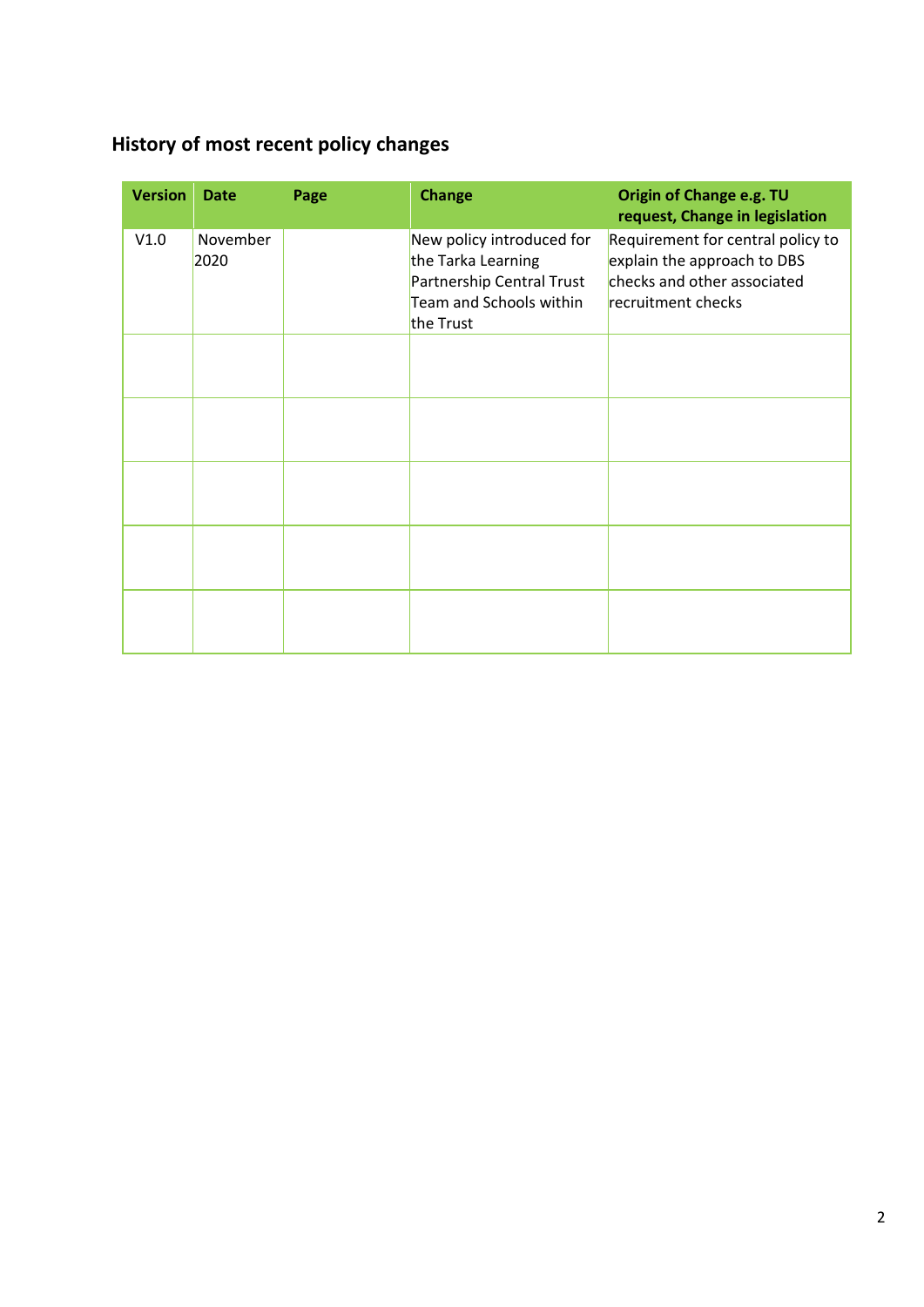# Contents

| 1.0  |  |  |  |  |
|------|--|--|--|--|
| 2.0  |  |  |  |  |
| 3.0  |  |  |  |  |
| 4.0  |  |  |  |  |
| 5.0  |  |  |  |  |
| 6.0  |  |  |  |  |
| 7.0  |  |  |  |  |
| 8.0  |  |  |  |  |
| 9.0  |  |  |  |  |
| 10.0 |  |  |  |  |
|      |  |  |  |  |
|      |  |  |  |  |
|      |  |  |  |  |
| 14.0 |  |  |  |  |
|      |  |  |  |  |
|      |  |  |  |  |
|      |  |  |  |  |
| 18.0 |  |  |  |  |
|      |  |  |  |  |
|      |  |  |  |  |
|      |  |  |  |  |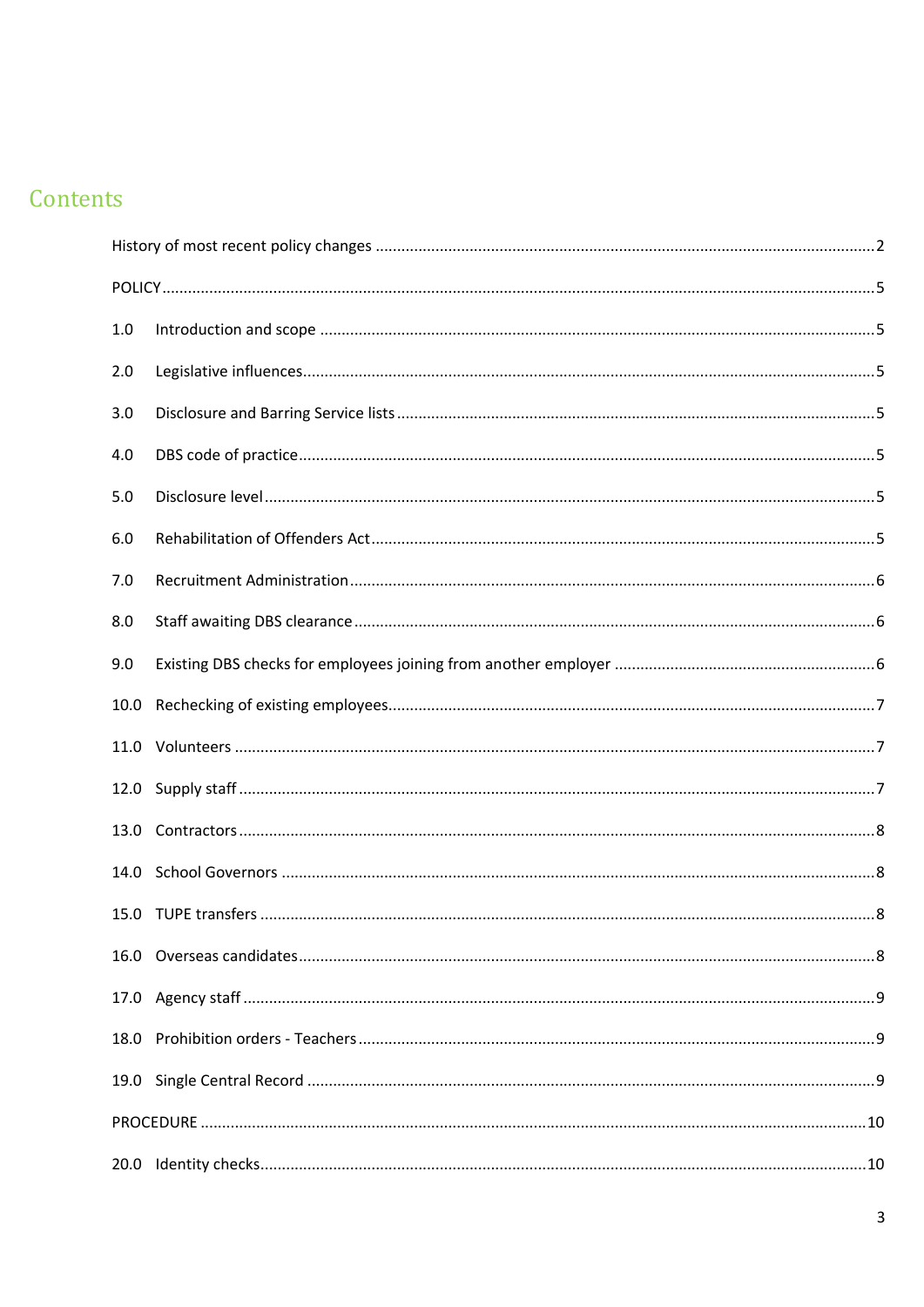|  | APPENDIX B - Policy Statement on the secure storage, handling, use, retention and disposal of Disclosures and<br>Disclosure information these statements include electronic disclosure information14 |  |  |  |
|--|------------------------------------------------------------------------------------------------------------------------------------------------------------------------------------------------------|--|--|--|
|  |                                                                                                                                                                                                      |  |  |  |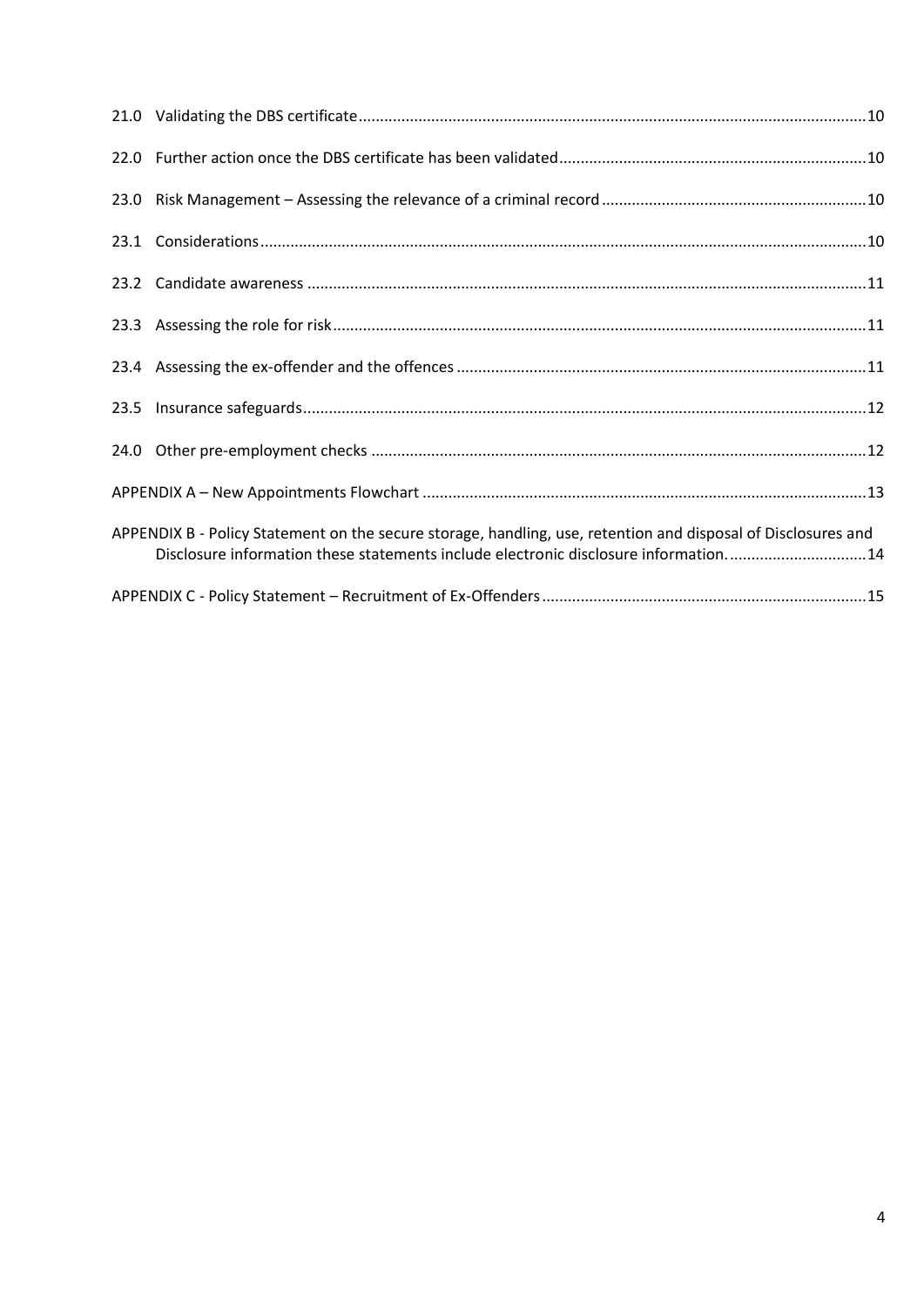## <span id="page-4-0"></span>**POLICY**

#### <span id="page-4-1"></span>**1.0 Introduction and scope**

The Tarka Learning Partnership (TLP) through its leaders and staff has a duty of care to protect the well-being of the pupils at the school and others with whom the school comes into contact.

The Disclosure and Barring Service (referred to as 'DBS' for the remainder of this policy) helps employers make safer recruitment decisions about employees and volunteers. It also prevents unsuitable people from working with vulnerable groups, including children and students, through its criminal record checking and barring functions.

This policy sets out how the Tarka Learning Partnership manages DBS criminal records checks. The policy applies to employees, casual and agency workers, volunteers and contractors.

#### <span id="page-4-2"></span>**2.0 Legislative influences**

This policy has been written with regards to the Human Rights Act, the Data Protection Act, the Police Act 1997, the Safeguarding Vulnerable Groups Act 2006; and the Protection of Freedoms Act 2012.

The following is also relevant to this policy:

Section 11 of the Children's Act 2004, Section 175 Education Act 2002 (schools), Section 157 Education Act 2002 (Academies/Free Schools).

This policy complies with requirements under the Working Together to Safeguard Children's Document and the Safer Recruitment in Education Guidance produced by the Department for Education.

#### <span id="page-4-3"></span>**3.0 Disclosure and Barring Service lists**

The DBS has a legal responsibility to:

- maintain a list of individuals barred from engaging in *regulated activity* with children (previously known as List 99);
- maintain a list of individuals barred from engaging in *regulated activity* with vulnerable adults;
- reach decisions as to whether a person should be included in one or both barred lists; and
- reach decisions as to whether to remove an individual from a barred list.

#### <span id="page-4-4"></span>**4.0 DBS code of practice**

The Tarka Learning Partnership will comply with the DBS' Code of Practice. This is to ensure that the information released will be used fairly and handled and stored appropriately.

#### <span id="page-4-5"></span>**5.0 Disclosure level**

The Tarka Learning Partnership will process all disclosure checks at Enhanced level, with Barred List checks for those roles that meet the criteria for Regulated Activity. A section 128 check will also be requested for all Governors / Trustees and those whose roles relate to the management of the school, including the Head Teacher.

#### <span id="page-4-6"></span>**6.0 Rehabilitation of Offenders Act**

This section sets out the Tarka Learning Partnership's policy on the suitability of ex-offenders for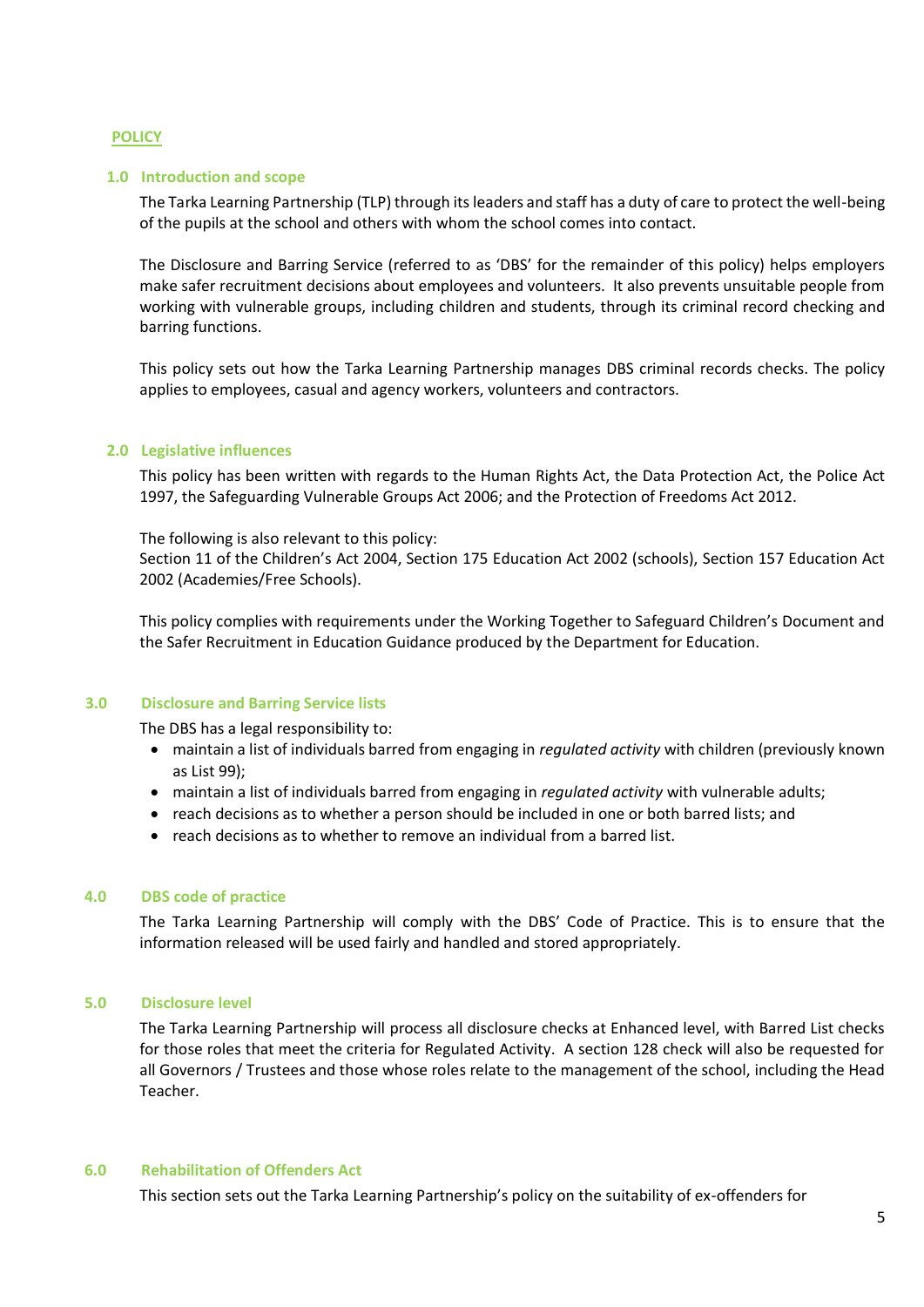employment, in accordance with the DBS Code of Practice.

Once a conviction is 'spent' as defined by the Rehabilitation of Offenders Act (ROA) 1974, the convicted person does not have to reveal it or admit its existence in most circumstances, including, for example, when applying for a job. However, the two main exceptions to this relate to positions working with children or vulnerable adults. In these circumstances people may be required to reveal both spent and unspent convictions although certain specified old and minor offences will be removed from criminal record certificates issued from 29 May 2013 onwards.

The Tarka Learning Partnership requires all applicants into posts which are eligible for a DBS disclosure, to declare information all convictions and cautions that are not "protected" as defined by the ROA (Exceptions) Order 1975 (as amended in 2013) and any prosecutions that are pending.

The TLP will treat applicants who have a criminal record fairly and will not discriminate because of a conviction or other information revealed. Possession of a criminal record will not automatically prevent applicants from working with the school.

As part of the recruitment process such information will only be considered in light of its relevance to the post for which the applicant is applying. All appointments into posts subject to a DBS check will be made only on condition of a satisfactory DBS Disclosure. If a candidate is successful in their application for employment, the failure to disclose previous criminal history which is not protected under the filtering rules could result in withdrawal of the conditional offer of employment or summary dismissal if already in post, with possible referral to the police.

In circumstances where the DBS disclosure contains positive information, all applicants will be required to show their DBS certificate to the appropriate person within the school prior to confirmation of employment. The information contained will be compared to the previous disclosure and the Head Teachers of the school will undertake a risk assessment to consider suitability for the role whilst giving due regard to rehabilitation of offenders and equality of opportunity.

# <span id="page-5-0"></span>**7.0 Recruitment Administration**

All job advertisements and supporting information sent to prospective candidates for posts being recruited to in the Tarka Learning Partnership will clearly state the requirement for an Enhanced DBS check.

If there are any criminal declarations declared on the application form, these will be discussed either at interview or at a separate meeting (see 'Procedure').

A DBS Disclosure will only be requested for the successful candidate(s) at recruitment.

# <span id="page-5-1"></span>**8.0 Staff awaiting DBS clearance**

A DBS Disclosure will be obtained before an individual starts work within the Tarka Learning Partnership. In exceptional circumstances an individual may be able to start work subject to appropriate risk assessment and a check against the barred list.

# <span id="page-5-2"></span>**9.0 Existing DBS checks for employees joining from another employer**

The Tarka Learning Partnership in certain circumstances will accept existing DBS Disclosures that are maintained via the DBS Update Service. In all other circumstances, the TLP will require a new enhanced disclosure to be completed prior to confirmation of employment.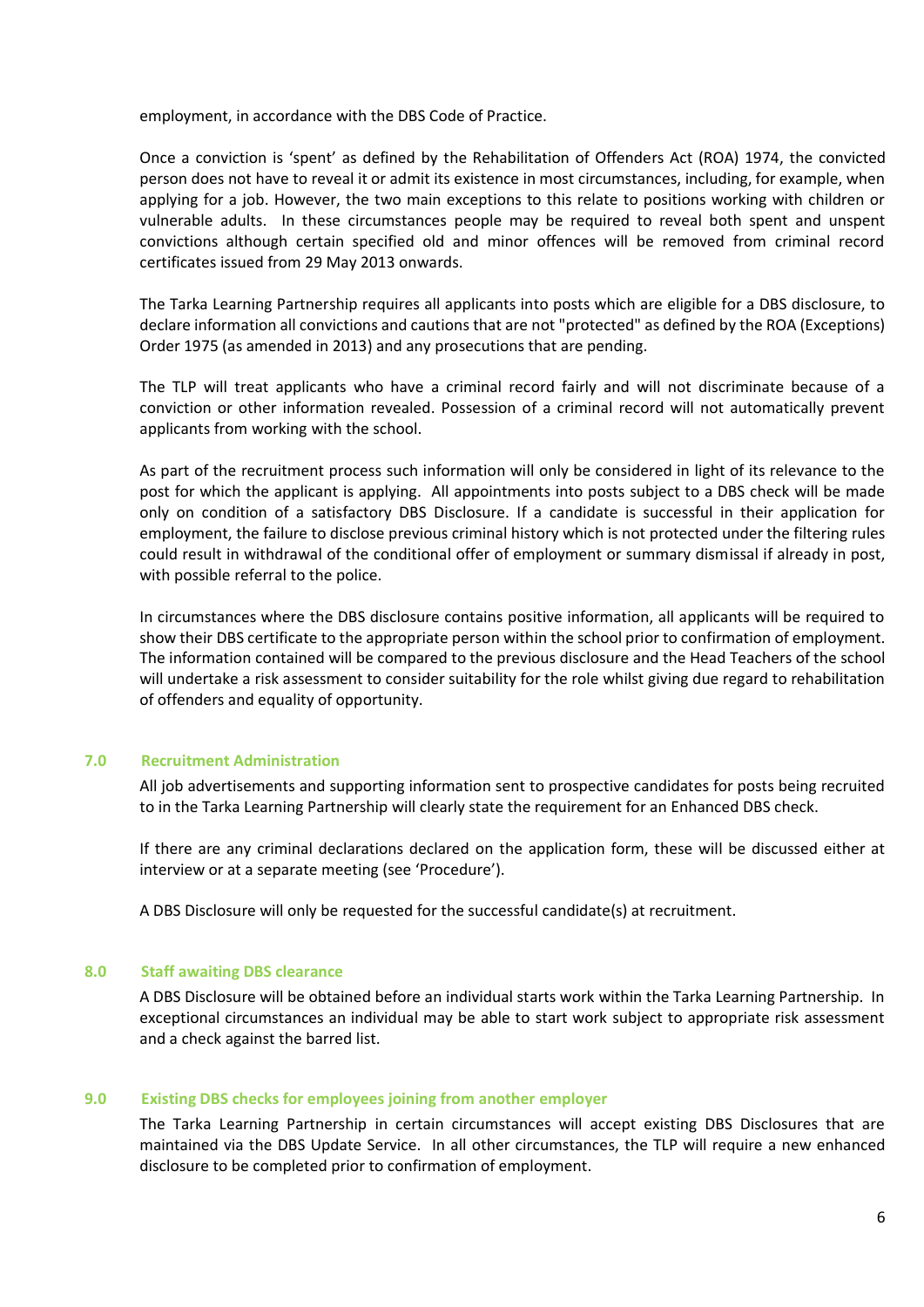#### <span id="page-6-0"></span>**10.0 Rechecking of existing employees**

Each Disclosure will contain the date it was printed. Disclosures do not carry a pre-determined period of validity because a conviction or other matter could be recorded against the subject of a Disclosure at any time after it is issued.

Existing employees who have not previously been subject to a DBS Disclosure may be required to undertake a Disclosure during the course of their employment with the TLP. All employees will be expected to comply and any employee refusing to comply with the request for a Disclosure will be advised that their unreasonable refusal to carry out may lead to disciplinary action being taken.

The Tarka Learning Partnership reserves the right to ask existing employees in relevant positions to apply for a Disclosure if their actions or activities give cause for concern.

All employee re-checks will be undertaken in conjunction with the provisions of this policy.

If, during the period of employment, an employee discloses that they have been cautioned or arrested the Tarka Learning Partnership will take the appropriate action under the Disciplinary policy or a safeguarding risk assessment will be carried out. Subsequent to any charges brought against the employee, where they remain in employment, the TLP will request a DBS check is re-done to validate the employee's positive disclosure.

#### <span id="page-6-1"></span>**11.0 Volunteers**

The schools in the Tarka Learning Partnership occasionally use volunteers. The requirement to undertake a DBS Disclosure will be determined by the frequency and nature of contact with students i.e. if being left unsupervised with students and/or if having regular contact, which is defined as once a week or more on an ongoing basis or 4 or more occasions in a 30 day period or more.

This will be based on a thorough risk assessment of the role to be performed by the volunteer.

Volunteers who only accompany staff and students on one off outings or trips or who help at one off specific events such as sports days, school fetes etc do not need to be DBS checked but they must be supervised in compliance with the statutory guidance. If however an overnight stay is involved then an enhanced DBS will be obtained.

Statutory guidance on supervision arrangements can be found at:

<https://www.gov.uk/government/publications/supervision-of-activity-with-children>

# <span id="page-6-2"></span>**12.0 Supply staff**

Vetting checks will be required for those who work as supply staff, including those who are employed via a supply agency. The details will be recorded on the school's Single Central Record (SCR).

Where supply staff are recruited directly by the school the same process will be followed as for all employed staff and an enhanced DBS Disclosure applied for.

Before taking on supply staff from an agency, the school will obtain written confirmation from the agency that the relevant DBS Disclosure has been seen, checked and confirmation on whether it contained any disclosed information. The school will not need to see or carry out a check unless there is information contained in the DBS Disclosure.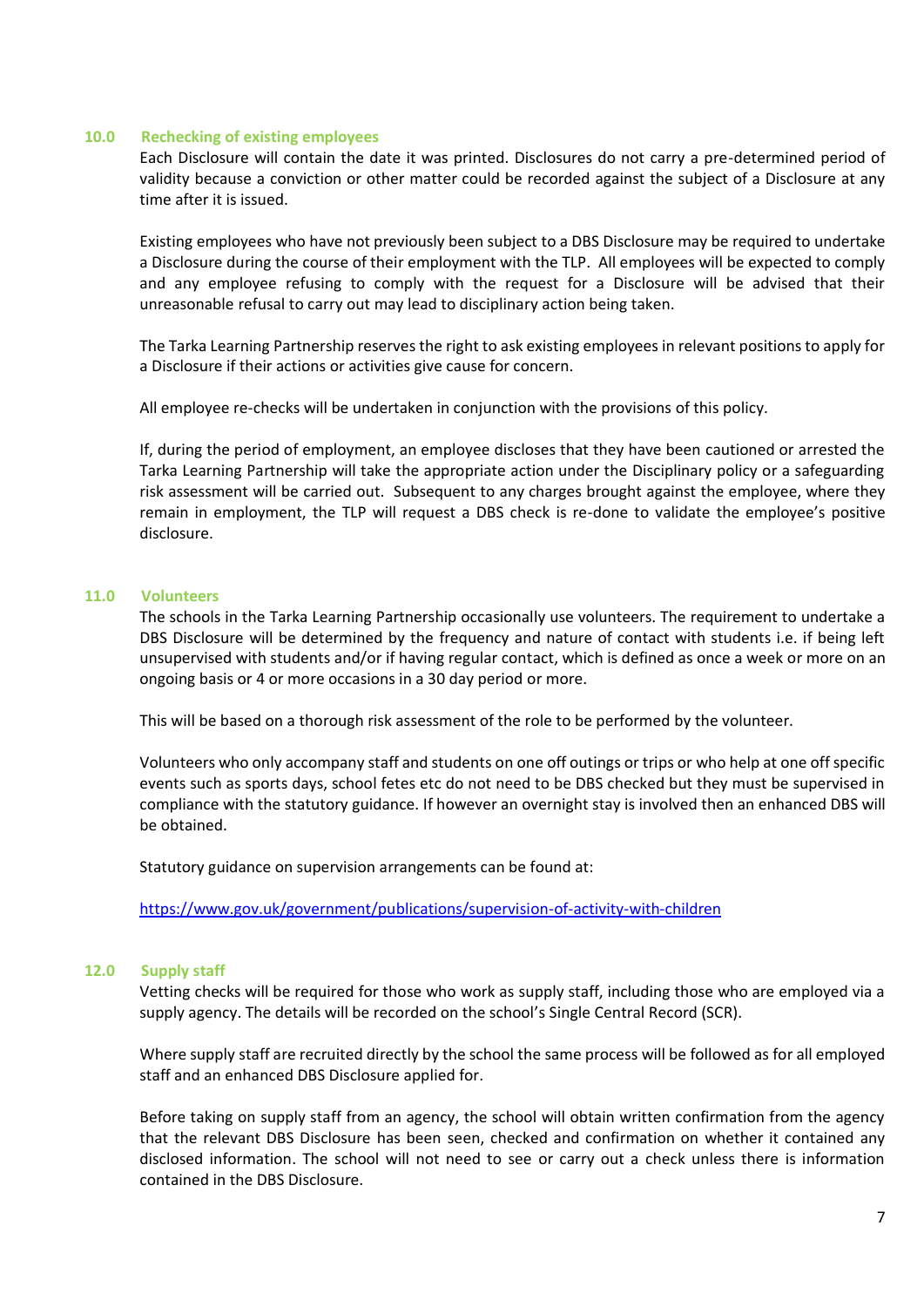#### <span id="page-7-0"></span>**13.0 Contractors**

All contractors who undertake work on any of the Trust premises will require an Enhanced DBS check to be carried out by their employer. The contract company must share the DBS details and required individual personal information of employee who will be working on site with the Tarka Learning Partnership or school in which they will be working. It is the company's responsibility to ensure the DBS does not contain positive information if it does to risk assess this and to either put appropriate supervisory measures in place or not to allow them to work on a Trust site.

The contractor should bring personal identity documentation with them on their first visit to a school or the Central Trust office, and this information will be checked when they arrive at the school and a record that these checks have been carried noted on the Single Central Record.

Self-employed individual cannot make an application for a DBS check on their own account, therefore the school should consider doing this on their behalf in order to enable them to carry out work for the Tarka Learning Partnership.

# <span id="page-7-1"></span>**14.0 School Governors**

The School Governance (Constitution and Federations) (England) (Amendment) Regulations which came into force in March 2016 make enhanced DBS checks mandatory for school governors in maintained, independent, academy and/or free schools. In accordance with these regulations the Tarka Learning Partnership will, within 21 days of appointment or election, apply for an enhanced DBS check with a check against the DBS Barred List for all governors.

An obligatory section 128 check will also be requested for all Governors / Trustees / Directors. A section 128 direction prohibits or restricts a person from taking part in the management of an independent school, including academies and free schools. A person who is prohibited is unable to participate in any management of an independent school such as: a management position in an independent school, academy or free school as an employee, a trustee, a governor or member of an academy or free school trust.

A Section 128 Direction check is required for all employees and volunteers in management positions within the Tarka Learning Partnership and its individual schools. These include Trustees, Governors, Senior Leaders and Business Management/Finance roles.

#### <span id="page-7-2"></span>**15.0 TUPE transfers**

Where employees transfer to the Tarka Learning Partnership as part of a service transfer under the Transfer of Undertakings (TUPE) Regulations, the DBS checks of such employees will transfer to the Trust. Where the employee moves to another school within the Trust a new enhanced DBS check may be carried out depending on the length of time since the last check has been undertaken.

#### <span id="page-7-3"></span>**16.0 Overseas candidates**

All persons who have lived outside the United Kingdom and who are appointed to a post, or seeking to volunteer in the Tarka Learning Partnership must undergo a DBS check, and where appropriate a DBS Barred List check, regardless of their length of stay in the UK, or even if they have never been resident.

All foreign nationals including UK citizens who have lived or worked overseas in the previous 5 years (in a fixed permanent overseas address for a continuous period of 6 months or more) must provide a Certificate of Good Conduct (CGC) or overseas criminal record check, in addition to immigration documentation. The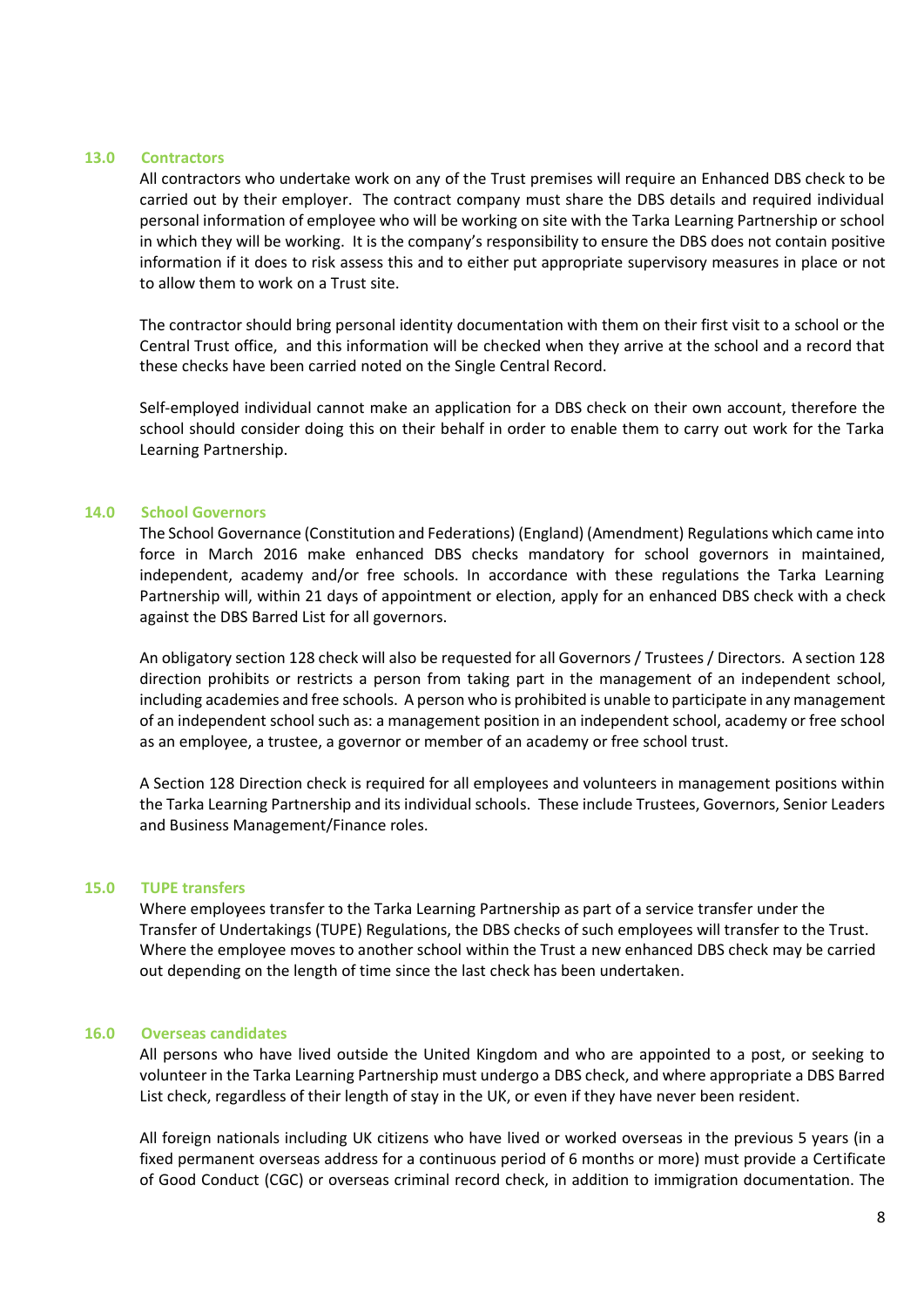applicant will need to provide a CGC or overseas criminal record for every country in which residency or employment is relevant and it should be requested in English otherwise translation costs may be incurred.

The DBS cannot currently access overseas criminal records or other relevant information as part of the Disclosure service.

The unavailability of applicant's CGC or overseas criminal record may give cause for concern about his or her suitability to be offered employment or access to students. Although such candidates will not automatically be barred from working for the TLP, the appointing manager will make a decision with due regard to all the relevant facts, the risk assessment and the overall requirement to safeguard vulnerable groups. Any decision not to appoint the person or allow access will be carefully explained and reassurance given about the reasons for it. In all cases appointing manager will ensure that if a CGC or Police Check is not available a reference is sought from someone in the country of residence i.e. an overseas employer or professional person.

#### <span id="page-8-0"></span>**17.0 Agency staff**

The Tarka Learning Partnership will ensure that where agency worker is supplied to carry out duties within the school that brings them into contact with students, an Enhanced DBS Disclosure check has been undertaken by the agency before they commence work. The TLP will ensure that relevant clauses are included in any contracts in advance of the work starting. The TLP will also obtain written confirmation from the agency or contractor that they have carried out all relevant safer recruitment checks. Additionally they will provide names of the staff that will be coming onto the school site to fulfil the contract. The Tarka Learning Partnership will check the ID of the agency personnel when they arrive at the school and a record that these checks have been carried out noted on the Single Central Record.

#### <span id="page-8-1"></span>**18.0 Prohibition orders - Teachers**

Every time a teacher commences employment within the Tarka Learning Partnership, the school will check whether a teacher is the subject of a prohibition order and therefore unsuitable to work in the school. The check is carried out via an on-line site which is maintained by the National College for Teaching and Learning.

Prohibition orders are an additional check to that undertaken as part of the enhanced DBS check.

#### <span id="page-8-2"></span>**19.0 Single Central Record**

In addition to the various staff records which are kept as part of normal business, from 1 January 2007 schools must also keep and maintain a Single Central Record of recruitment and vetting checks. The Tarka Learning Partnership upholds this requirement. This record will include all employed staff, supply staff, casual workers, volunteers, governors or any others who work in regular contact with the students. However this is not a requirement for supply staff provided by an Agency.

The SCR will indicate whether or not the following have been completed - identity and qualification checks, checks of permission to work in the UK, checks of the DBS Barred list, enhanced DBS Disclosure information and overseas criminal record checks (where appropriate). The record will also show the date on which each check was completed and who carried out the check.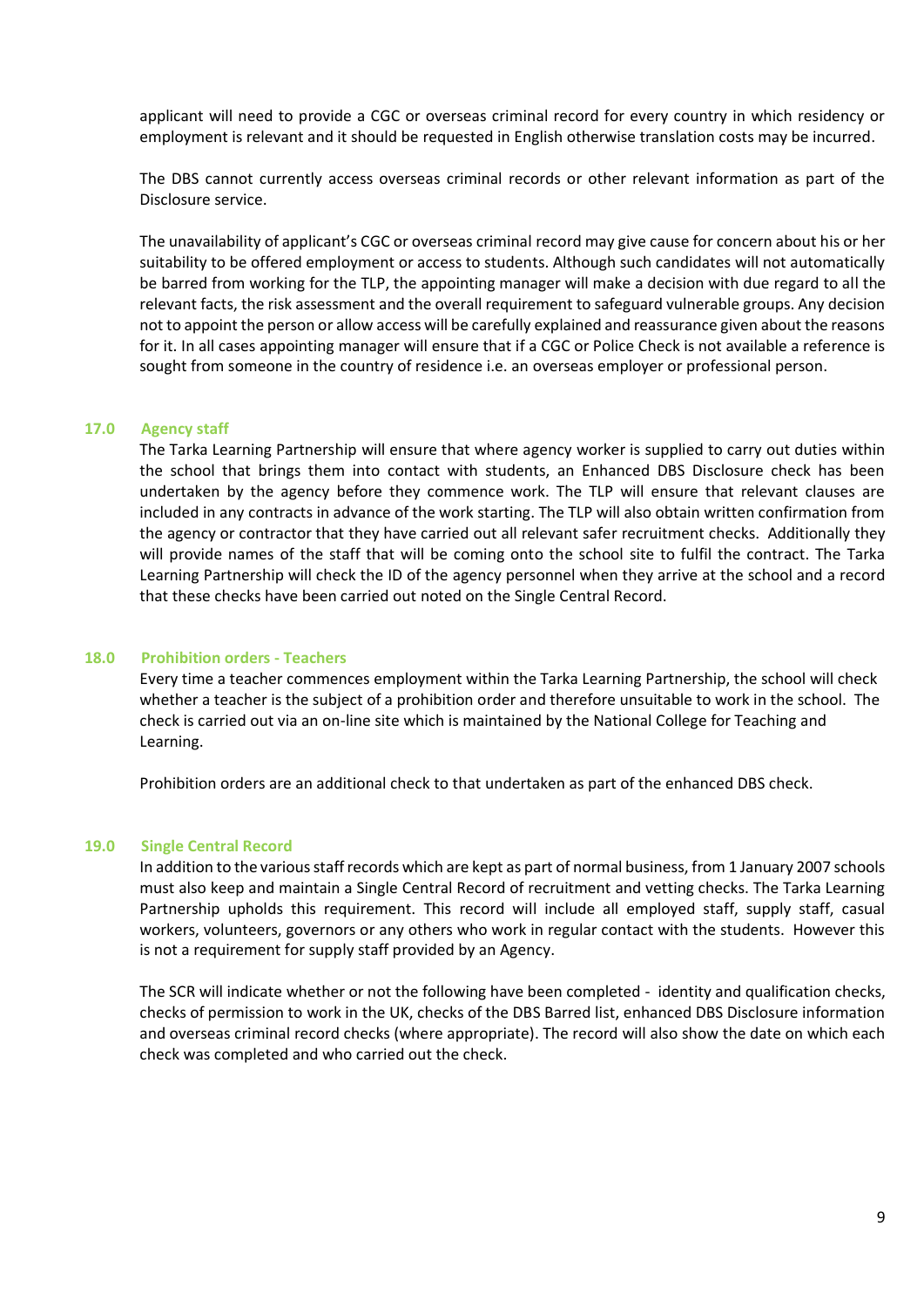#### <span id="page-9-0"></span>**PROCEDURE**

The following procedure will be followed by the schools within the Tarka Learning Partnership when processing DBS checks.

#### <span id="page-9-1"></span>**20.0 Identity checks**

All appropriate original documents will be sought and evidence taken in accordance with the DBS Code of Practice.

If an applicant is unable to produce one of the key primary documents, the school will contact our DBS provider to arrange an external ID Verification check.

#### <span id="page-9-2"></span>**21.0 Validating the DBS certificate**

Once the DBS check has been completed, the DBS certificate will be sent directly to the candidate. The school will be informed via automated response whether the certificate is clear or contains positive information, but not what that positive information is. Copies of the certificate are not sent to the school. The school will request to see all the issued DBS certificates. In circumstances where the check contains positive information, the appointing manager will ensure that they see the candidate's certificate and check it correctly.

# <span id="page-9-3"></span>**22.0 Further action once the DBS certificate has been validated**

Where a clear (i.e. without any positive criminal information) DBS disclosure is returned a conditional offer of employment will be made, subject to the other relevant pre-employment checks.

Where a DBS certificate contains information, the candidate's application and interview information will be checked to ascertain whether a criminal record was declared on the application form and what was discussed at interview as part of the Safer Recruitment processes. If the information matches what has previously been disclosed, this will be fully discussed with the candidate seeking the post before a decision to either withdraw or confirm a conditional offer of employment is taken. A risk assessment will be carried out to help determine if the criminal history is relevant to the role before any decision is made.

If the DBS Disclosure contains information which was not previously revealed by the candidate, or additional information is received by the police, a further discussion will be held with the candidate and a further review against the risk assessment carried out to determine whether to confirm or withdraw the conditional offer of employment. If an undisclosed conviction or caution relates to an offence against a child, this information will be forwarded to the police.

#### <span id="page-9-4"></span>**23.0 Risk Management – Assessing the relevance of a criminal record**

Assessing and managing the risk of employing a person with a criminal record, or about whom positive information has been revealed following a disclosure, means comparing the candidate's skills, experience and conviction circumstances against the risk criteria identified for the job and deciding on the relevance of the conviction or other information.

Having a criminal record will not necessarily bar someone from employment within a school in the Tarka Learning Partnership; this will depend on the background to the offence(s) and the nature of the position being sought.

#### <span id="page-9-5"></span>**23.1 Considerations**

An objective common sense approach will be taken by the Tarka Learning Partnership in assessing the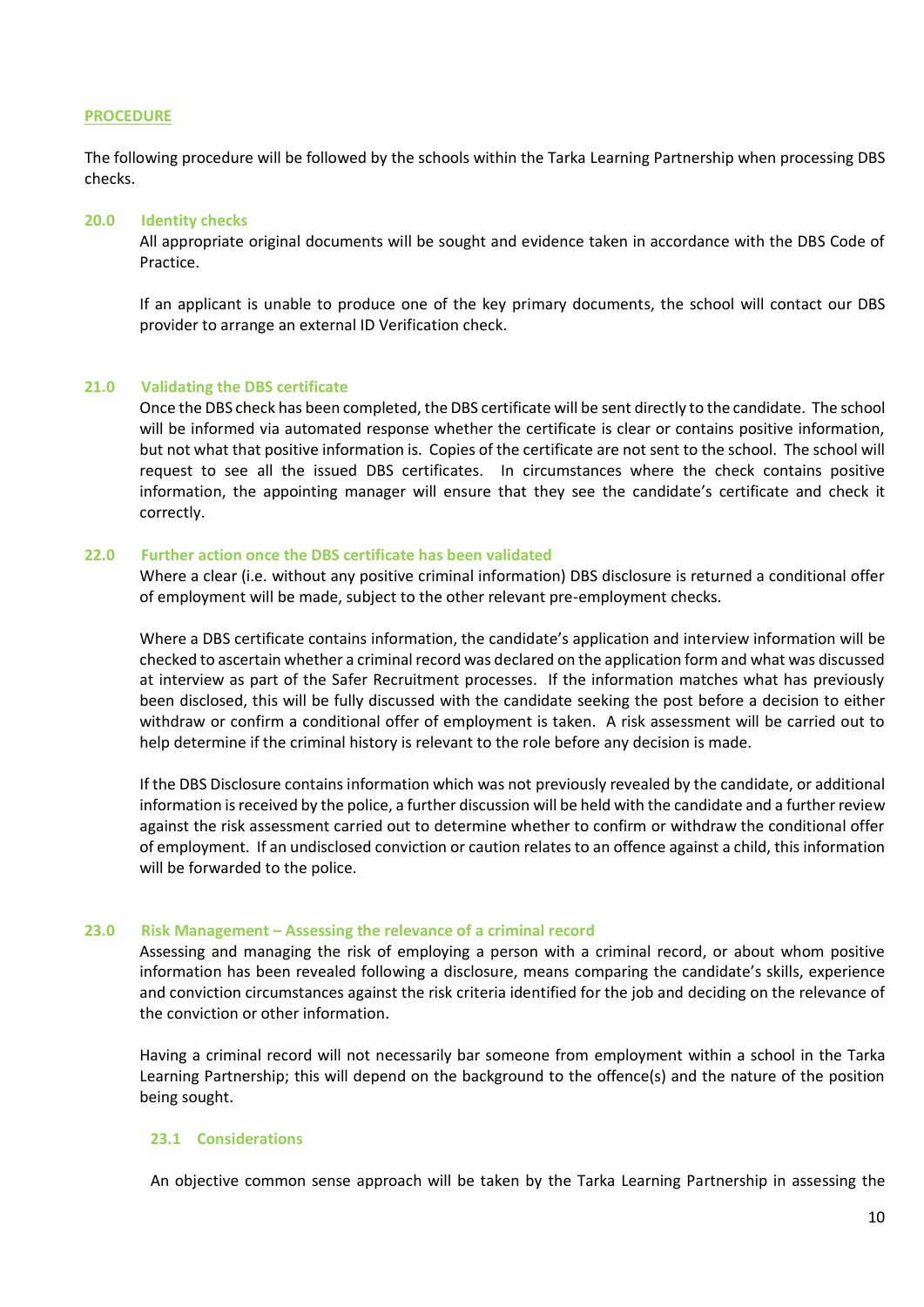information which will take into account the school's responsibilities for safeguarding, and:

- the school's duties in law
- the nature of the crime, when it happened and the circumstances involved
- the sentence, if any
- patterns of offending
- efforts to avoid re-offending
- job requirements
- safeguards against offending at work

# <span id="page-10-0"></span>**23.2 Candidate awareness**

Applicants will be made aware that Enhanced Disclosures might include non-conviction information such as details of cautions, reprimands and warnings and may include other relevant non-conviction information held by the Police.

During a risk assessment discussion, the applicant will be able to give a full account of the circumstances of the offence(s), any extenuating circumstances and of their efforts to avoid re-offending.

Where assessment against the risk criteria indicates that the applicant could be employed on a conditional basis provided that extra safeguards are put into place, the appointing manager will discuss these with the applicant and explain the reasons.

# <span id="page-10-1"></span>**23.3 Assessing the role for risk**

When assessing the position, role or contact, a number of factors will be taken into consideration as follows:

| <b>Issues</b>                                                                                                                                                                                     | Reasons                                                                                                                                                                                                                                             |  |
|---------------------------------------------------------------------------------------------------------------------------------------------------------------------------------------------------|-----------------------------------------------------------------------------------------------------------------------------------------------------------------------------------------------------------------------------------------------------|--|
| Exemption status under the Rehabilitation of<br>Offenders Act 1974, duties under the Police and<br>Students' Acts regarding one-to-one contact with<br>students, vulnerable adults or the elderly | It is illegal to employ certain offenders in some<br>occupations.                                                                                                                                                                                   |  |
| To what extent are you bound by other legal<br>constraints?                                                                                                                                       | For example, those with motoring convictions<br>employed as drivers.                                                                                                                                                                                |  |
| Does the post involve any direct responsibility for<br>finance or items of value?                                                                                                                 | What could happen and how serious would that<br>be? What factors would increase or decrease the                                                                                                                                                     |  |
| Does the post involve direct contact with members<br>of the public?                                                                                                                               | perceived risk?<br>For example, the nature of the offence and impact<br>of rehabilitation since then. Consider whether the<br>offence would create unacceptable risks for other<br>employees, customers, suppliers, clients, service<br>users, etc. |  |
| Will the nature of the job present any realistic<br>opportunities for the post holder to re-offend in the<br>place of work?                                                                       |                                                                                                                                                                                                                                                     |  |

# <span id="page-10-2"></span>**23.4 Assessing the ex-offender and the offences**

When assessing any disclosure or disclosed information, consideration will be given to the following:

• The availability of assessments and reports from those agencies involved in the applicant's process of rehabilitation.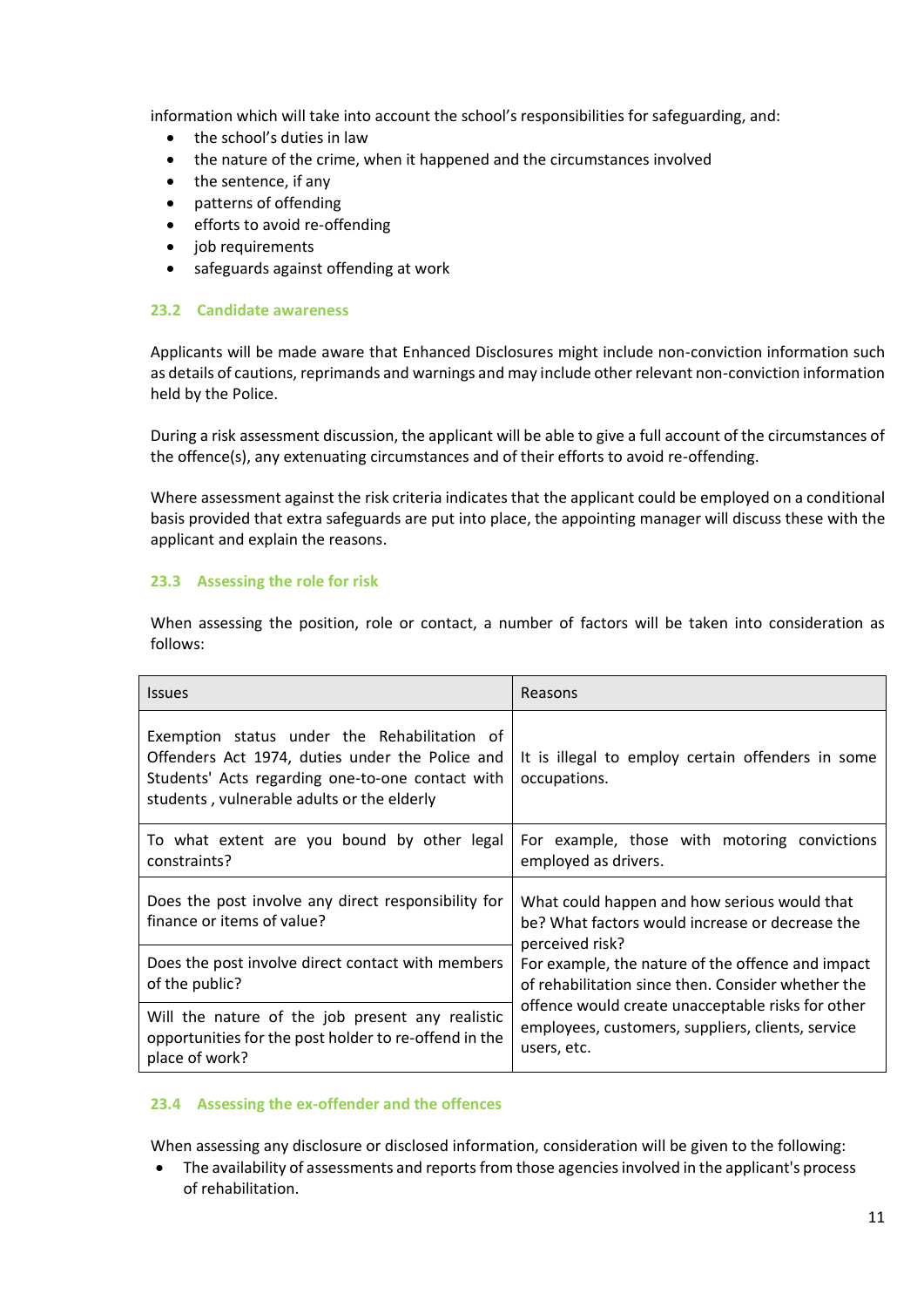- The seriousness of the offence and its relevance to the safety of other employees, pupils and property.
- The length of time since the offence occurred.
- Whether the offence was a one-off, or part of a history of offending?
- Whether the applicant's circumstances have changed since the offence was committed, making re-offending less likely.
- The country in which the offence was committed. For example, some activities are offences in some countries but may not be in others.
- Whether the offence has since been decriminalised by Parliament.
- The degree of remorse, or otherwise, expressed by the applicant.

# <span id="page-11-0"></span>**23.5 Insurance safeguards**

The Tarka Learning Partnership will consider any insurance cover restrictions that might exclude employment of some ex-offenders in specific positions. Any concerns in this respect will be referred to the school's insurance office before the appointment is made.

# <span id="page-11-1"></span>**24.0 Other pre-employment checks**

Whilst DBS checks are vital in the consideration of appropriately staffing posts with access to students and vulnerable people, they are just one in a range of pre-employment checks which will be carried out in order to assess the suitability of candidates.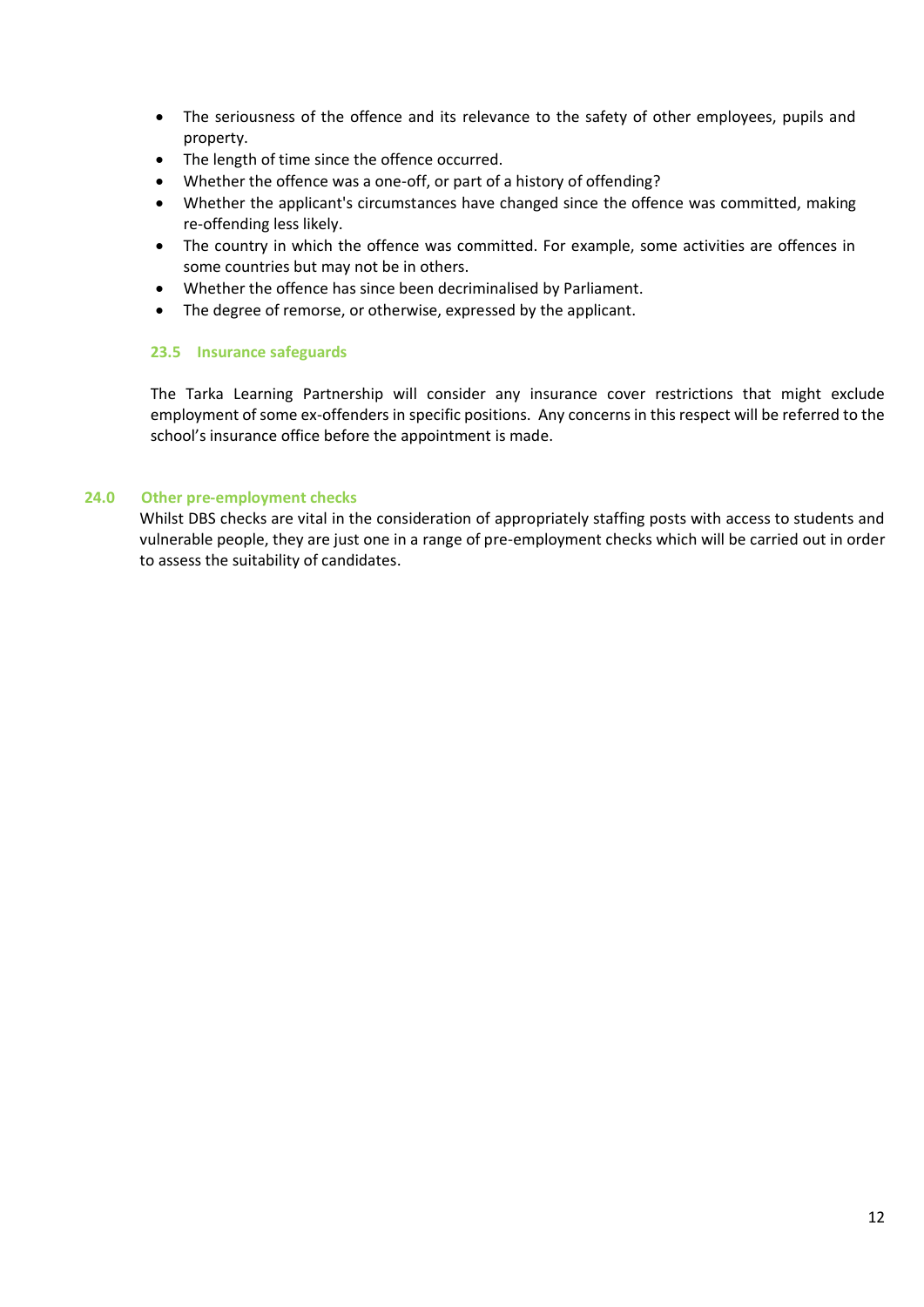#### **APPENDIX A – New Appointments Flowchart**

<span id="page-12-0"></span>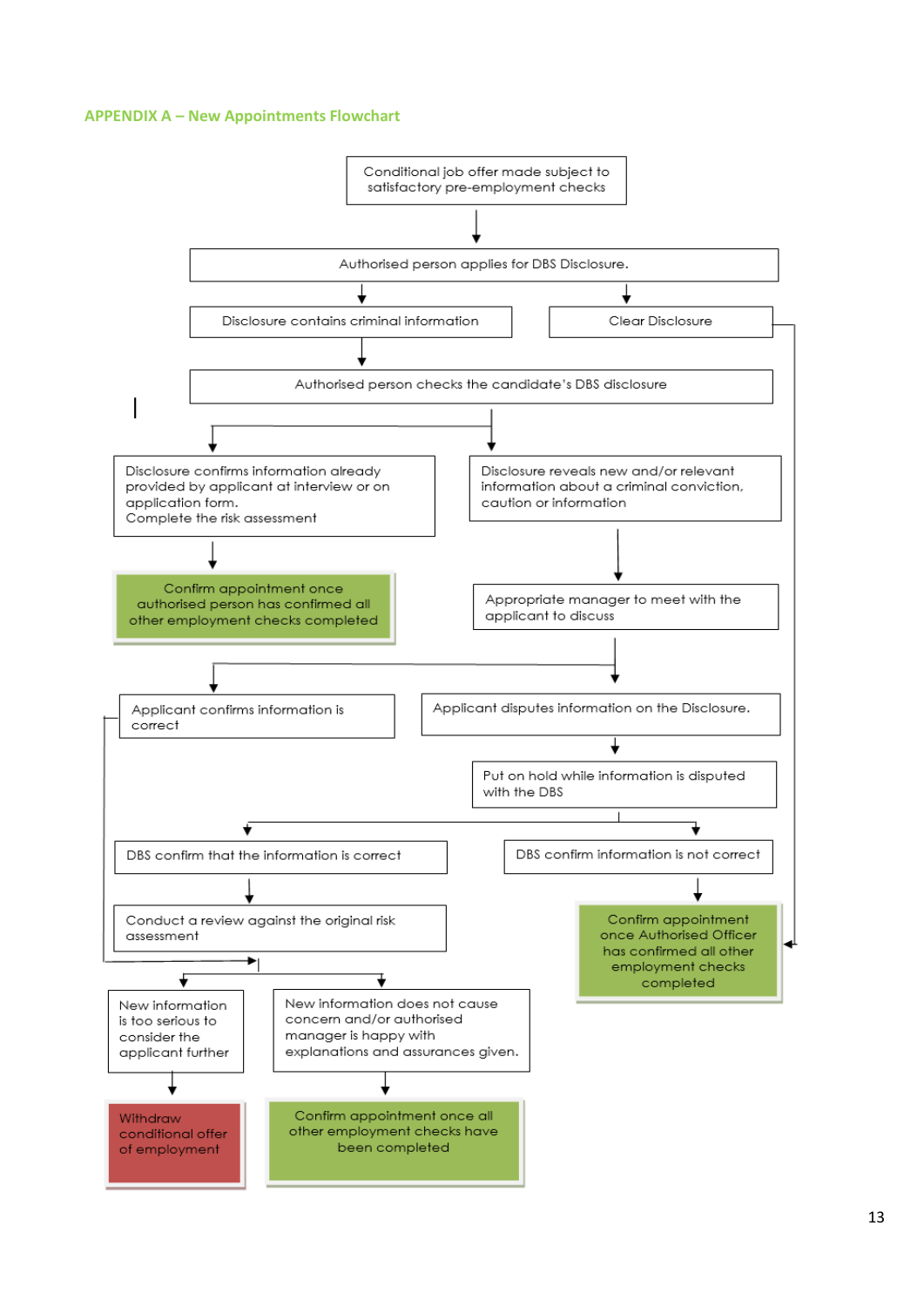# <span id="page-13-0"></span>**APPENDIX B - Policy Statement on the secure storage, handling, use, retention and disposal of Disclosures and Disclosure information these statements include electronic disclosure information.**

# 1 General principles

As an organisation using the Disclosure & Barring Service (DBS) to help assess the suitability of applicants for positions of trust, the Tarka Learning Partnership complies fully with the DBS Code of Practice regarding the correct handling, use, storage, retention and disposal of Disclosures and Disclosure information. It also complies fully with its obligations under the Data Protection Act and other relevant legislation pertaining to the safe handling, use, storage, retention and disposal of Disclosure information and has a written policy on these matters, which is available to those who wish to see it on request.

# 2 Storage and Access

Disclosure information is never kept on an applicant's personnel file and is always kept separately and securely, in lockable, non-portable, storage containers with access strictly controlled and limited to those who are entitled to see it as part of their duties.

# 3 Handling

In accordance with section 124 of the Police Act 1997, Disclosure information is only passed to those who are authorised to receive it in the course of their duties. We maintain a record of all those to whom Disclosures or Disclosure information has been revealed and we recognise that it is a criminal offence to pass this information to anyone who is not entitled to receive it.

# 4 Usage

Disclosure information is only used for the specific purpose for which it was requested and for which the applicant's full consent has been given.

# 5 Retention

Once a recruitment (or other relevant) decision has been made, the relevant school does not keep Disclosure information for any longer than is absolutely necessary. This is generally for a period of up to six months, to allow for the consideration and resolution of any disputes or complaints. If, in very exceptional circumstances, it is considered necessary to keep Disclosure information for longer than six-months, we will consult the DBS about this and will give full consideration to the Data Protection and Human Rights of the individual before doing so. Throughout this time, the usual conditions regarding safe storage and strictly controlled access will prevail.

# 6 Disposal

Once the retention period has elapsed, we will ensure that any Disclosure information is immediately suitably destroyed by secure means, i.e. by shredding, pulping or burning. While awaiting destruction, Disclosure information will not be kept in any insecure receptacle. We will not keep any photocopy or other image of the Disclosure or any copy or representation of the contents of a Disclosure. However, we will keep a record of the date of issue of a Disclosure, the name of the subject, the type of Disclosure requested, the position for which the Disclosure was requested, the unique reference number of the Disclosure and the details of the recruitment decision taken.